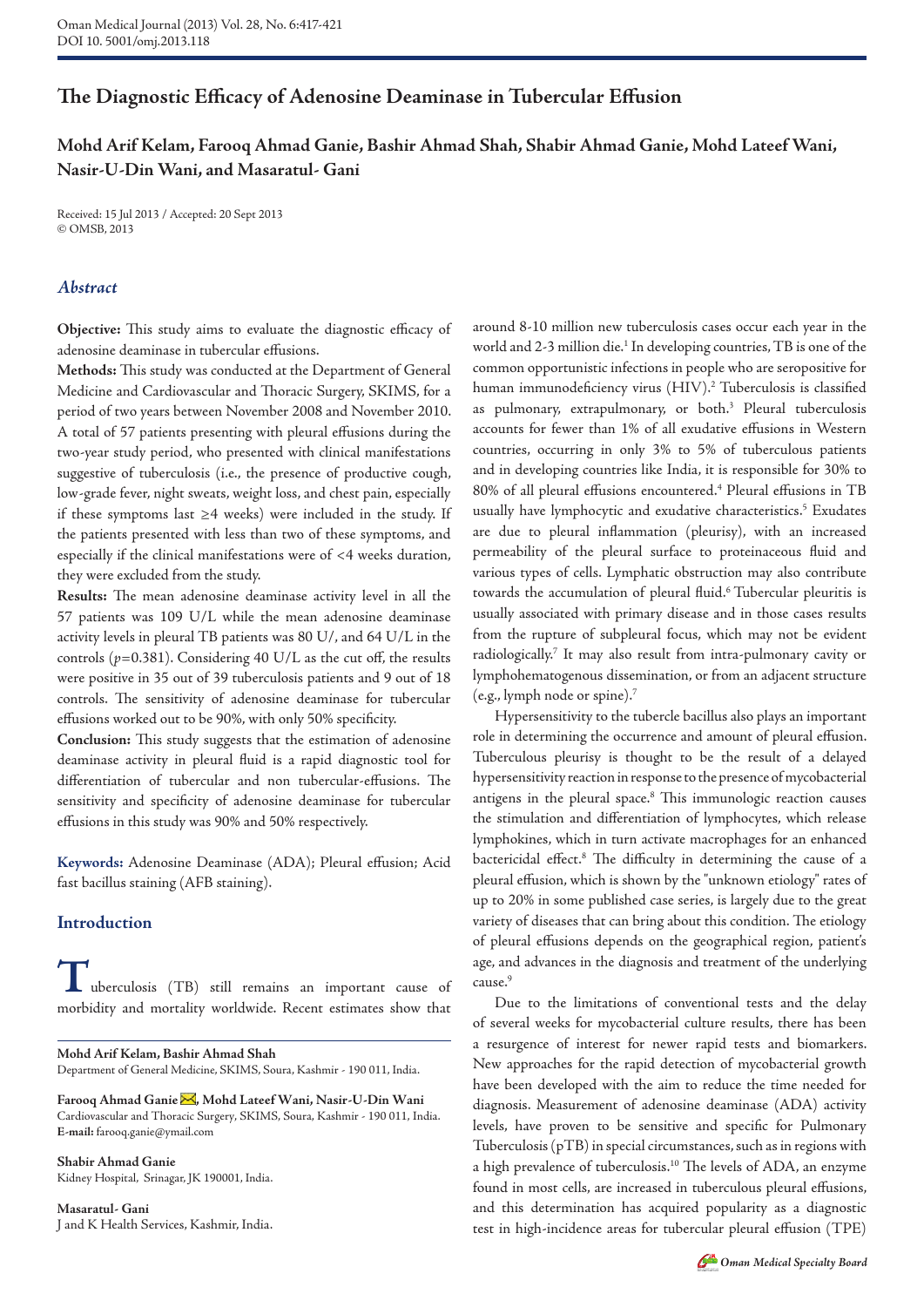because it is non-invasive, the assay is not expensive, and it is readily accessible. Polymerase chain reaction (PCR) is a new strategy used for tuberculosis diagnosis. PCR has been used to detect mycobacterial DNA in pleural fluid, with sensitivities ranging from 20% to 80% and specificities of 78% to 100%, depending on the area of the genome that is amplified and the technique used for DNA extraction.<sup>11</sup> Pleural biopsy is usually considered important for the diagnosis of pleural effusions, especially for distinguishing between tuberculosis and neoplasia, even though tuberculous pleural fluid contains sensitive biochemical marker.12 Results of needle pleural biopsy have been reported to be positive in 50% to 80% of cases of tuberculous pleurisy.13

Demonstration of elevated pleural fluid ADA levels is useful in establishing the diagnosis of tuberculous effusions. ADA is an enzyme involved in purine catabolism. It is found in the majority of cells, but particularly in lymphocytes, where its concentration is inversely related to the degree of differentiation. An elevated pleural fluid ADA level predicts tuberculous pleuritis with a sensitivity of 90% to 100%.<sup>14</sup> There are several isoforms of ADA, but the prominent ones are ADA1 and ADA2. ADA1 is present in all cells, whereas ADA2 is found only in monocytes.<sup>15</sup> ADA2 is the predominant isoform in TPEs, accounting for most of the total ADA activity, in clinical practice; however, the difference in the use of total ADA or the isoform ADA2 is not considered to be significant. Furthermore, the isoenzyme assay is more expensive and not readily available.<sup>8</sup> The reported cutoff value for ADA varies from 47 to 60 U/L.<sup>14</sup> Specificity is increased when the lymphocyte/ neutrophil ratio in the pleural fluid (of >0.75) is considered together with an ADA concentration of >50 U/L.15

Theoretically, however, other lymphocyte-rich pleural effusions associated with live intracellular microorganisms could also have elevated ADA pleural fluid levels,<sup>16</sup> including those caused by coccidioidomycosis and histoplasmosis. High levels of ADA have also been reported in non-infectious conditions associated with pleural fluid lymphocytosis, including malignant conditions (e.g., adenocarcinomas, leukemias, and lymphomas) and collagen vascular diseases (e.g., rheumatoid pleuritis and systemic lupus erythematosus), which makes the test less useful in countries with a low prevalence of tuberculosis.<sup>17,18</sup> Thus, this study aims to determine the diagnostic efficacy of adenosine deaminase in tubercular effusions.

## **Methods**

The patients included in this study were subjected to a thorough clinical examination and extensive investigations to establish a diagnosis of TB effusion. Complete hemogram, chest X-ray, chemistry tests including the Lactate dehydrogenase (LDH) and Mantoux test were done. Pleural fluid was subjected to a detailed analysis including total leukocyte count (TLC), differentiated leukocyte count (DLC), sugar, protein, LDH, gram stain, acid fast bacillus (AFB) stain, and M cells. Sputum AFB staining, pleural fluid ADA and PCR were done in all cases. Pleural biopsy was done in all patients after obtaining informed consent (patients who did not give consent/ or had any contraindication were not subjected to biopsy). Pleural biopsy was taken as a gold standard in this study.

Cases of pulmonary tuberculous (PTB) were defined as patients with clinical manifestations suggestive of tuberculosis presenting with one of the following: a) A positive Ziehl-Neelsen (ZN) results of the pleural fluid or other biological material (sputum, BAL, lymph node aspirate); b) Histopathologic findings suggestive of tuberculosis on pleural biopsy (presence of caseating granulomas was considered as tuberculosis); and c) Patients with clinical and radiologic findings that lack microbiological/histopathologic confirmation but responded positively to empirical therapy were also considered tuberculosis cases. A positive response to therapy was defined as the improvement of clinical and radiologic findings after 2 months of therapy.

The patients were divided into two broad categories; a) tuberculous (as per our broad definition of TB), and b) nontuberculous. Labaratory evaluation of pleural fluid included a single specimen of pleural fluid (50-100 ml), which was submitted for cytological examination, ZN staining, ADA activity determination, and PCR. Pleural fluid samples were concentrated by centrifugation for 20 min at 10,000 rpm at 4ºC. The concentrated sample was taken for ZN staining. ADA activity was determined in 1 ml, of pleural sample using the calorimetric method described by Giusti and Galanti.19 A positive result was defined as a value >40 IU/L, which is based on previous studies of pleural fluid samples of patients with proven tuberculosis.

#### **Results**

A total of 57 patients with pleural effusion were enrolled in this study. The mean age of the study subjects was  $42 \pm 15$  years with age ranging from 15-70 years. Out of the 57 patients, 42 (74%) were males and 15 (26%) were females. A majority of the males (n=17; 41%) were in their 4th and 5th decades of life and most of the females (n=11; 53%) were in their 3rd and 4th decades of life. The *p* value suggests that there was no significant age and gender bias in selecting the patients for this study. According to broad case definition of tuberculosis, the patients were broadly divided in two groups: tubercular (39/57; 68%) and non-tubercular (18/57; 32%). In the non-tubercular group, 11 (19%) patients had effusion of undetermined etiology, two (4%) patients had empyema and five (9%) patients were found to have malignant effusion.

Most of the patients diagnosed with pleural TB were in their 2nd, 3rd and 4th decades of life. Thirty-one out of 39 (79%) patients were below the age of 50 years, suggesting a higher incidence of tubercular effusions in the younger age group. A statistically significant association ( $p$ <0.009) was found between pleural TB and younger age. Productive cough and fever were the most common presenting symptoms of the patients with tuberculous effusion and both symptoms in combination were present in 69% of patients with pleural TB (27 of 39). Patients with pleural TB (22/39; 52%) presented with ≥2 symptoms. Moreover, 82% (32/39) of patients with pleural TB presented with productive cough compared with 61% (11/18) of patients with non-tuberculous effusions,  $(p=0.09;$ OR=2.9). Fever was most frequently present in patients with pleural TB (31/39; 80%) than in the non-tubercular group (10/18;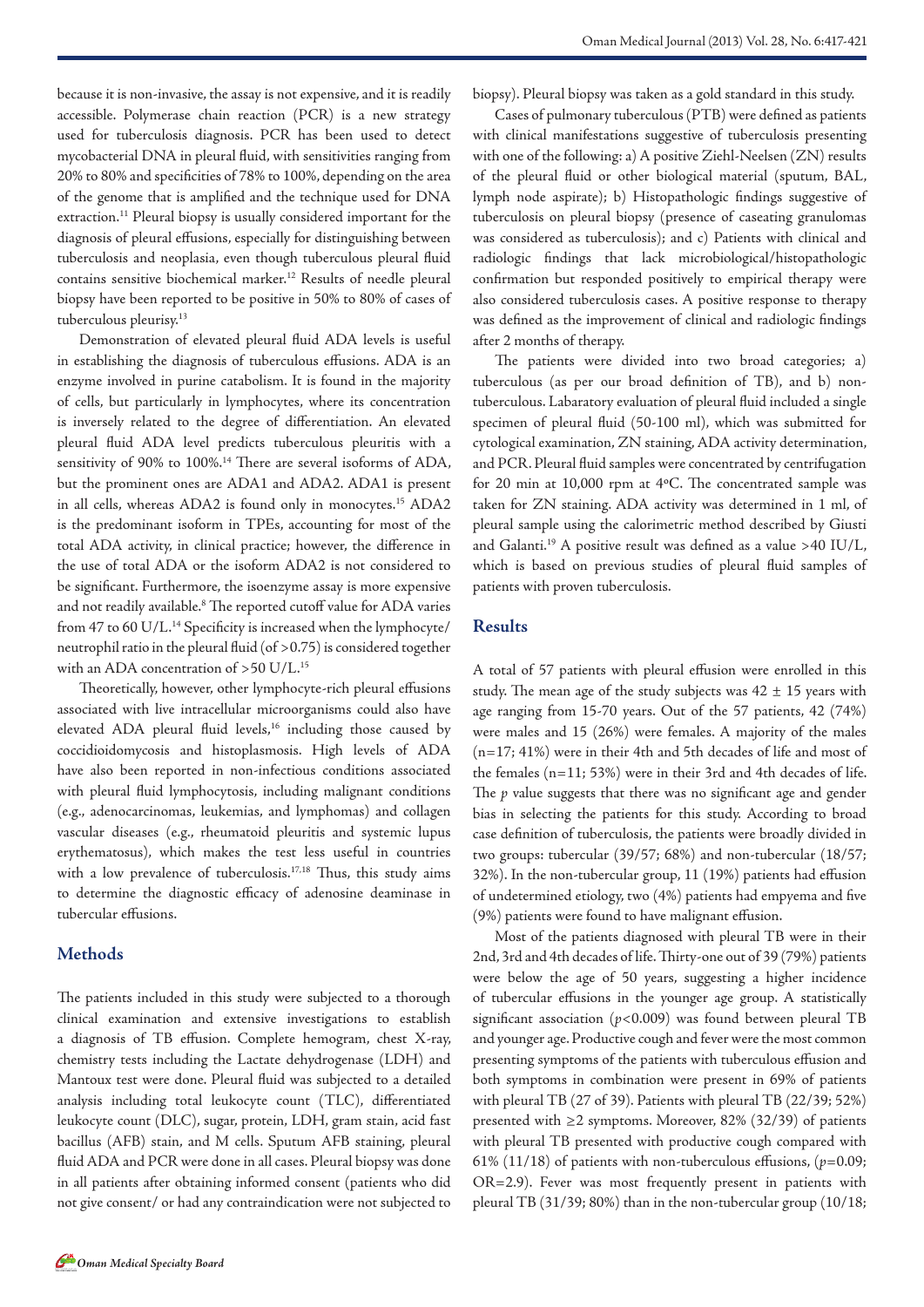56%), [*p*=0.06; OR=3.1]. There *p* values for chest pain (*p*=0.001) and weight loss  $(p=0.001)$  were statistically significant among the two groups, with chest pain favoring non-tuberculous etiology and weight loss favoring tuberculosis.

Right-sided effusions were more commonly present in 64% (25/39) of patients with pleural TB than in the non-tubercular patients  $(p=0.549)$ . The association was statistically insignificant, possibly because of the small sample size in this study. In this study, all patients with pleural tuberculosis had lymphocytic exudative effusions with mean lymphocyte differential count of  $85 \pm 10\%$ . The pleural fluid total lymphocyte count of 100-1000 cells/mm3 was seen in 82% of patients of pTB. Elevated pleural fluid lactate dehydrogenase (LDH) of >400 U/ was seen in 87% of the patients with pTB. A significant association was observed between pleural TB and pleural fluid sugars <60 mg/dl (29/39; 74%; *p*=0.026) as well as with pleural fluid protein >5 g/dl (25/39; 64%; *p*=0.032).

**Table 1:** Etiology of pleural effusions in studied subjects.

| Diagnosis        | Percentage |
|------------------|------------|
| Tuberculosis     | 68%        |
| unknown etiology | 19%        |
| Malignancy       | 9%         |
| Empyema          | 4%         |

ZN staining of pleural fluid was negative in all 39 patients with pleural tuberculosis. However, AFB was detected in seven patients on ZN staining from sputum ( $n = 4$ ), BAL ( $n = 2$ ), and lymph node aspirate (n=1). Mycobacterium tuberculosis was detected on AFB staining of lymph node aspirate from only one patient. PCR was positive in 20 out of the 39 diagnosed pleural tuberculosis cases, out of whom; two were also sputum smear positive for AFB. Seven patients were diagnosed based on findings of granulomatous inflammation on biopsy samples; six from pleural biopsy and one from the lymph node. Seven patients (not diagnosed by any confirmatory method) were considered as tuberculosis as per our broad case definition showing response to anti-tubercular therapy after two months. Thirty-five of the diagnosed tuberculosis patients had pleural fluid ADA levels above 40 U/L. All the 39 patients responded to anti-tubercular therapy.



**Figure 1:** Negative predictive value (NPV), positive predictive value (PPV), specificity, and sensitivity of ADA in tuberculous effusions.

The mean ADA activity level in all the 57 patients was 109 U/L. The mean ADA activity levels in pleural TB patients was 80 U/ and 64 U/L in the controls (*p*=0.381). Considering 40 U/L as the cut off value, the results were positive in 35 out of 39 tuberculosis patients and in 9 out of 18 controls. The sensitivity of ADA for tubercular effusions worked out to be 90%, with a specificity of only 50%.

Pleural biopsy was performed in 37 out of the 57 studied patients. Of the 39 patients with pleural tuberculosis, pleural biopsy was performed in 21 patients. Histological findings suggestive of tuberculosis were found in six patients. In our, study the sensitivity of pleural biopsy was only 29% with 100% specificity.



#### **Pleural Biopsy**

**Figure 2:** NPV, PPV, specificity and Sensitivity of pleural biopsy in tuberculous effusions.

**Table 2:** Comparison of sensitivity, specificity and predictive values of the diagnostic methods used in the study.

| Variable       | Sensitivity | Specificity | <b>PPV</b> | <b>NPV</b> |
|----------------|-------------|-------------|------------|------------|
| ADA            | 90%         | 50%         | 80%        | 69%        |
| <b>PCR</b>     | 51%         | 94%         | 95%        | 47%        |
| Pleural Biopsy | 29%         | 100%        | 100%       | 52%        |

#### **Discussion**

This study was comprised of 57 cases of lymphocytic exudative pleural effusions, 39 diagnosed as tubercular and 18 as nontubercular effusions. The average age of patients with tuberculous pleurisy is increasing and the disease is now commonly seen in the middle aged group. In the current study, 79% (31/39) of pTB patients were aged below 50 years, and 41% (16/39) were in the 20-40 years age group. The mean age of patients with tubercular pleurisy in our study was 37 years. The results were consistent with the results of Berger HW,20 where the mean age was 35 years, thus highlighting the increasing trend in age of tuberculous pleurisy patients.

Exudative lymphocytic pleural effusions commonly encountered in clinical practice often constitute difficult diagnostic problems. The two most common causes are malignancy and tuberculous effusions. For tuberculosis, the limitations of diagnostic tests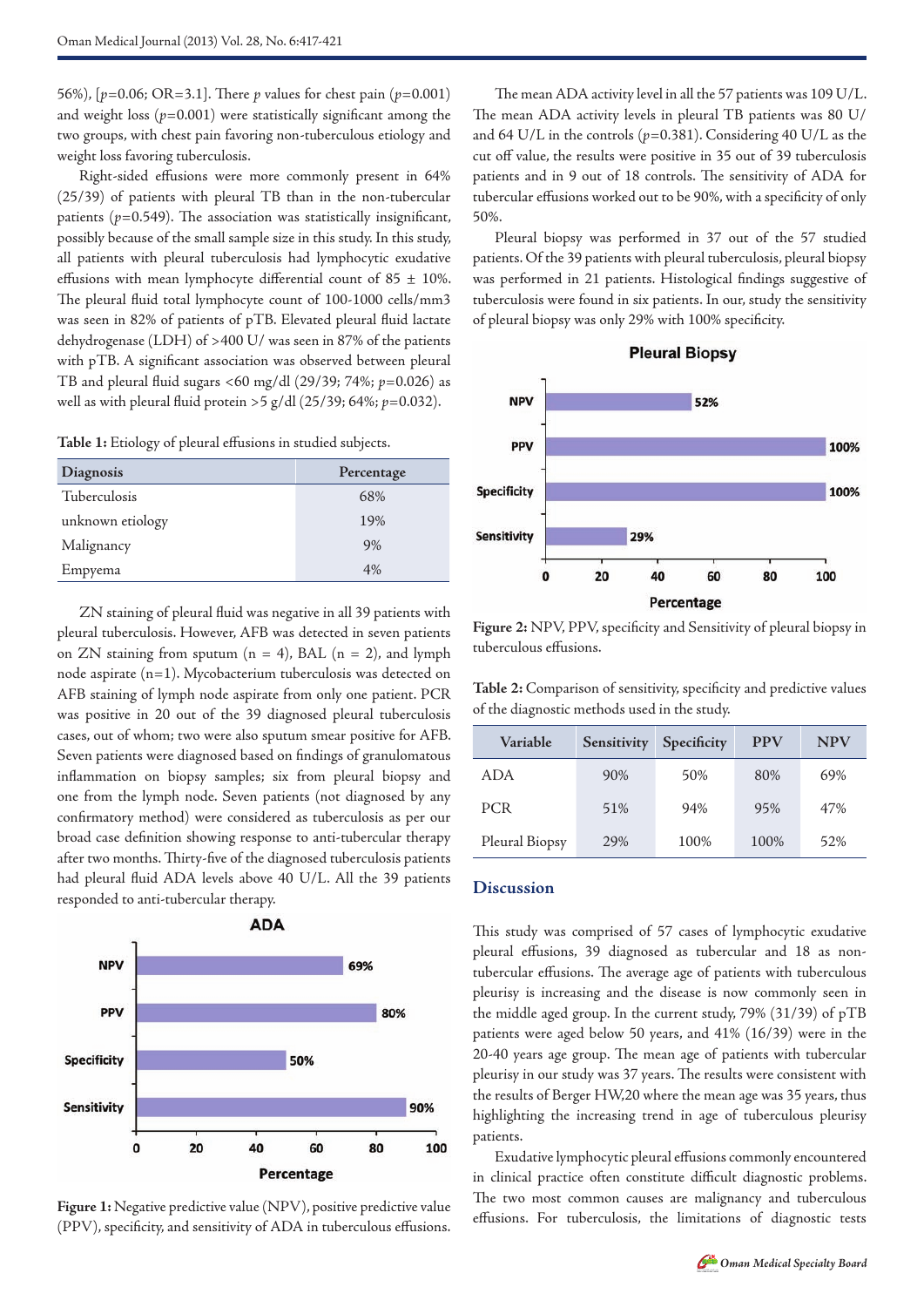include few positive staining and culture from pleural fluid, as well as time consumption for identification.

In present study, productive cough (82%) and fever (80%) were the most common presenting symptoms of patients with tuberculous effusions and both symptoms in combination were present in 69% of patients with pleural TB (27/39). Similar results were observed by Berger HW.20 Moudgil et al. also observed that cough was present in 70% of their cases.<sup>21</sup> In this study, the pleural fluid white cell count was between 100-1000/mm3 in 82% of the patients. Thirty-four of the 39 patients had pleural fluid total leukocyte count below 2500. This was contrary to the findings of Berger HW, who reported a pleural fluid white blood cell count between 1,000 and 6,000/cu mm in 23 out of 41 patients (59%).<sup>20</sup> Pleural fluid protein concentration of more than 5 gm/dl was seen in 64% and elevated lactic acid dehydrogenase (LDH) of more than 400 U/L was seen in 77% patients with pTB in our study. Similar results were reported by Berger HW,<sup>20</sup> for both pleural fluid protein and LDH. Jadhav et al. found a glucose concentration less than 60 mg/100 mL in 52% of patients (13 out of 25), including seven with less than 30 mg/100 mL.<sup>22</sup> They stated that a pleural glucose concentration of 30 mg/100 mL or less was diagnostic of tuberculosis and that the diagnosis of tuberculosis was unlikely if the value was above 60 mg/100 mL. The results of current study showed a pleural fluid glucose of less than 60 mg/dL in 74% of pTB patients and none had values less than 30 mg/dL. ZN staining of sputum had a sensitivity of 10% in this study and the results were consistent with the study conducted by Berger HW,<sup>20</sup> where sputum smear positivity was 8%. Results of the present work were also in accordance with those reported by Chan CH.23

All the 39 patients with pTB received and responded to antitubercular treatment. Seven of these patients were considered as tubercular only on the basis of clinical response to anti-tubercular treatment (ATT) (as per our broad case definition). Out of the 39 patients with pleural tuberculosis, pleural biopsy was performed in 21 patients. Histological findings suggestive of tuberculosis were found in six patients. In present study, the sensitivity of pleural biopsy was only 29% with 100% specificity. The low sensitivity of pleural biopsy in this study is attributed to the fact that closed needle pleural biopsy was done in addition to the small sample size.

Considering 40 U/L as the cut off value, ADA was positive in 35 out of 39 tuberculosis patients and 9 out of 18 controls. The sensitivity of ADA for tubercular effusions worked out to be 90%, with only 50% specificity. Adenosine deaminase is considered an indicator of cell-mediated immunity and is found mainly in T lymphocytes and macrophages.24 Many studies have confirmed the utility of ADA for diagnosis of tuberculous pleural effusion. In a study done by Reechaipichitkul et al.<sup>25</sup> the pTB diagnosis by ADA activity levels in the pleural fluid had a sensitivity of 80% and specificity of 80.5%. In 1999, Canbolat et al.<sup>26</sup> showed the sensitivity of ADA assay to be 92% with 94.5% specificity, whereas, Ocana et al.<sup>27</sup> reported the specificity of ADA to be 100% when pleural fluid ADA levels were above 70 U/L.

ADA activity measurements in present study also yielded good results in the diagnosis of pTB (sensitivity of 90%); however, ADA activity values may be increased due to other clinical entities. Valdes et al.12 have also reported high levels of ADA in patients with other

causes of pleural effusions (mainly lymphomas, adenocarcinomas, systemic lupus erythematosus, and pneumonia). The best cutoff value was defined to be 40 U/L as was done by Danielle et al.<sup>14</sup> in their study.

## **Conclusion**

With the decline in the prevalence of TPE, the positive predictive value of pleural fluid ADA also declines, but the negative predictive value actually increases. Therefore, the measurement of pleural fluid ADA levels could be used to rule out a tuberculous etiology of lymphocytic pleural effusions, regardless of the rate of prevalence of TB.

# **Acknowledgements**

The authors reported no conflicts of interest and no funding was received for this work.

#### **References**

- 1. Singh R, Singh RK, Tripathi AK, Gupta N, Kumar A, Singh AK, et al. Circadian periodicity of plasma lipid peroxides and anti-oxidant enzymes in pulmonary tuberculosis. Indian J Clin Biochem 2004 Jan;19(1):14-20.
- 2. Harries AD. Tuberculosis and human immunodeficiency virus infection in developing countries. Lancet 1990 Feb;335(8686):387-390.
- 3. Raviglione MC, O'Brien RJ. Tuberculosis. In. Fauci, Braunwald, Kasper, Hauser, Longo, Jameson, Loscalzo. Eds. Harrisons Principles of Internal Medicine, Tata McGraw Hill,17th ed. vol 1 p1010
- 4. Udwadia ZF, Sen T. Pleural tuberculosis: an update. Curr Opin Pulm Med 2010 Jul;16(4):399-406.
- 5. Aggarwal AN, Gupta D, Jindal SK. Diagnosis of tuberculous pleural effusion. Indian J Chest Dis Allied Sci 1999 Apr-Jun;41(2):89-100.
- 6. Sahn SA. The diagnostic value of pleural fluid analysis. Semin Respir Crit Care Med 1995;16(4):269-278.
- 7. Rossman MD, Mayock RL. Pulmonary TB, in Schlossberg D, Ed. Tuberculosis. Springer verlag, New York, 1993; 95.
- 8. Kataria YP, Khurshid I. Adenosine deaminase in the diagnosis of tuberculous pleural effusion. Chest 2001 Aug;120(2):334-336.
- 9. Valdés L, Alvarez D, Valle JM, Pose A, San José E. The etiology of pleural effusions in an area with high incidence of tuberculosis. Chest 1996 Jan;109(1):158-162.
- 10. Villegas MV, Labrada LA, Saravia NG. Evaluation of polymerase chain reaction, adenosine deaminase, and interferon-gamma in pleural fluid for the differential diagnosis of pleural tuberculosis. Chest 2000 Nov;118(5):1355-1364.
- 11. de Wit D, Maartens G, Steyn L. A comparative study of the polymerase chain reaction and conventional procedures for the diagnosis of tuberculous pleural effusion. Tuber Lung Dis 1992 Oct;73(5):262-267.
- 12. Valdés L, Alvarez D, San José E, Juanatey JR, Pose A, Valle JM, et al. Value of adenosine deaminase in the diagnosis of tuberculous pleural effusions in young patients in a region of high prevalence of tuberculosis. Thorax 1995 Jun;50(6):600-603.
- 13. Lima DM, Colares JK, da Fonseca BA. Combined use of the polymerase chain reaction and detection of adenosine deaminase activity on pleural fluid improves the rate of diagnosis of pleural tuberculosis. Chest 2003 Sep;124(3):909-914.
- 14. Roth BJ. Searching for tuberculosis in the pleural space. Chest 1999 Jul;116(1):3- 5.
- 15. Burgess LJ, Maritz FJ, Le Roux I, Taljaard JJ. Combined use of pleural adenosine deaminase with lymphocyte/neutrophil ratio. Increased specificity for the diagnosis of tuberculous pleuritis. Chest 1996 Feb;109(2):414-419.
- 16. Dikensoy O, Namiduru M, Hocaoglu S, Ikidag B, Filiz A. Increased pleural fluid adenosine deaminase in brucellosis is difficult to differentiate from tuberculosis. Respiration 2002;69(6):556-559.